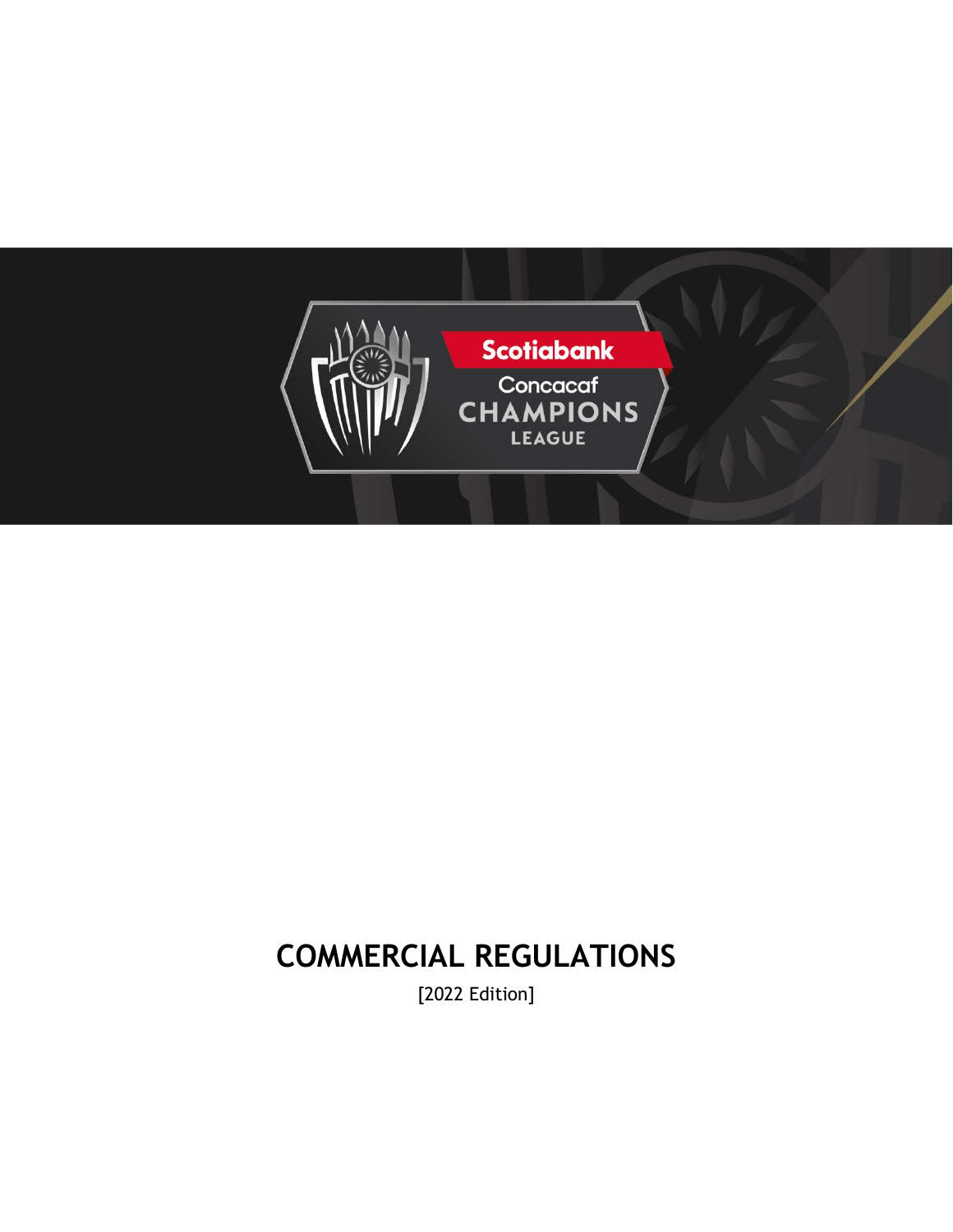

## **I. COMMERCIAL MATTERS**

#### **A. Mission:**

The marketing of the Scotiabank Concacaf Champions League (SCCL) is focused around the sole principle of creating sustainable revenues for their re-investment into the development of this competition across its functional areas. This commitment falls in line with Concacaf's mission to develop, promote, safeguard, and manage football throughout the region with integrity, transparency, and passion, to inspire participation in the game.

#### **B. Definitions:**

- 1. "Commercial Rights" means any and all commercial, intellectual property and media rights and opportunities in and in relation to the SCCL, including without limitation: financial rights, business rights, economic rights, product rights, media rights, data rights, marketing and merchandising rights, sponsorship and promotional rights and incorporeal rights such as trademarks, logos, emblems and rights arising under copyright law.
- 2. "Media Rights" means the right to create, distribute and transmit on a linear and/or on demand basis for reception on a live and/or delayed basis anywhere in the world by any and all means and in any and all media, whether now known or devised in the future (including, without limitation, all forms of television, radio, wireless and internet distribution), audiovisual, visual and/or audio coverage of all SCCL matches ("Match coverage") and all associated and/or related rights, including fixed media and interactive rights.
- 3. "Marketing Rights" means the right to advertise, promote, endorse and market the SCCL; to conduct public relations activities in connection to the SCCL; and to exploit all advertising, sponsorship, hospitality, licensing, merchandising, publishing, betting, gaming, retailing, music and franchising opportunities and all other commercial association rights, including through ticket promotions, in relation to the SCCL.
- 4. "Data Rights" means the right to compile and exploit statistics and other data in relation to the SCCL.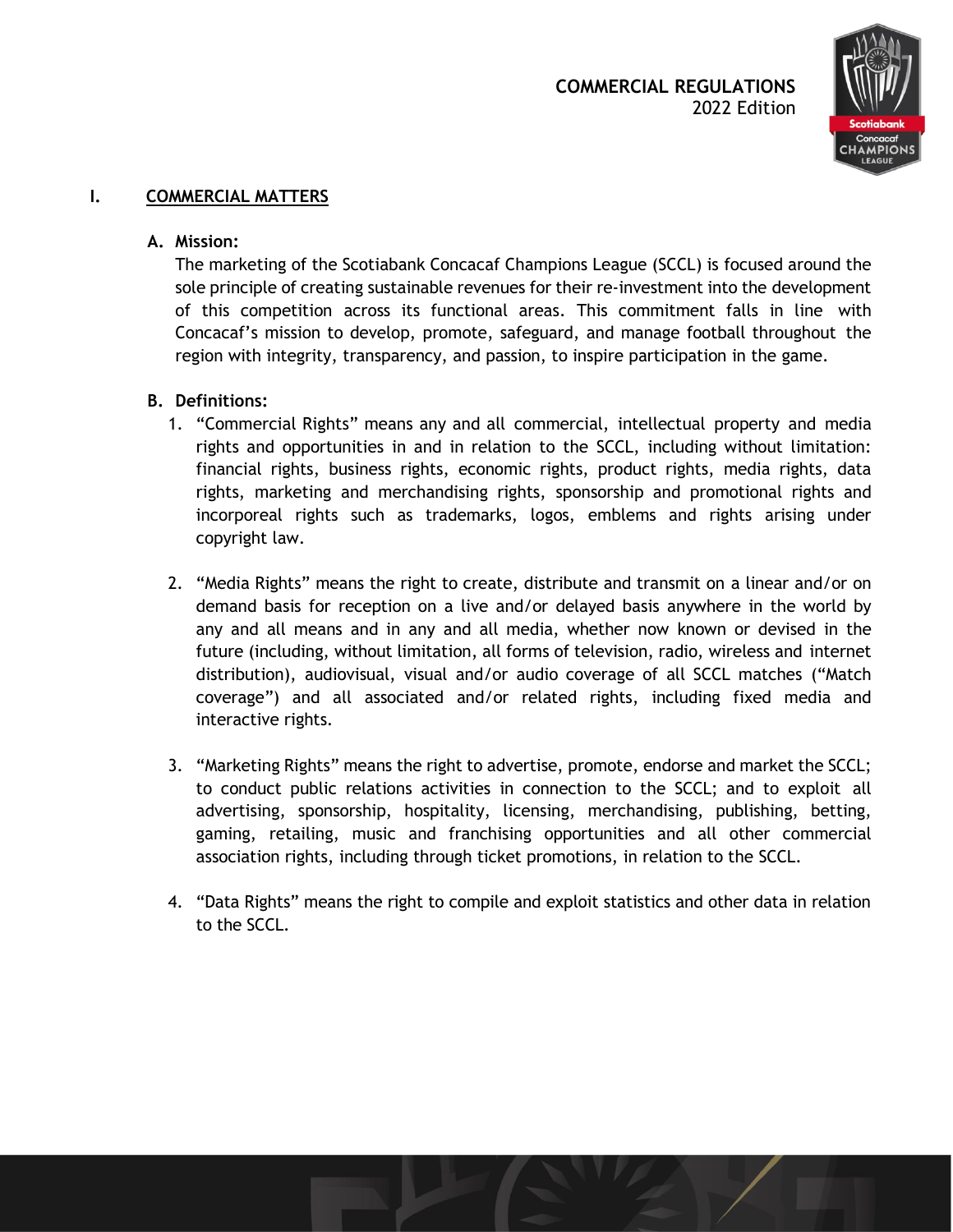

- 5. "Exclusive areas" means the areas of the stadium that a club must provide to Concacaf free of any commercial signage (regardless the type of signage - temporary or permanent) for the exploitation and protection of the SCCL partners and Concacaf during the term. These areas include, but are not limited to, the following:
	- a. The area comprised from the field of play and up to 20 meters (65 feet) off the field of play.



- b. All stadium video or message board and LED boards, inclusive of fieldboards, ribbon boards and IPTV.
	- i. Concacaf does not consider any LED signage as permanent signage.
	- ii. Locker Rooms, Press Conference Room, Press Area, Photo Work room, Mix Zone, Concacaf Controlled Suites, Press Box, Fan Festival, Hospitality Areas, and any other area dedicated to production of the events.
- 6. "Term" means the period starting the morning of match day -1 (MD-1) and ending on the morning after match day +1 (MD+1) for the duration of the club's participation in the SCCL.
- 7. "Partner" is any party accepted by Concacaf under contract to exercise the commercial rights (or any other right) of the SCCL and that participates directly or indirectly in the financing of the competition.
- 8. "Non-commercial purposes" means activities without any direct or indirect third-party association, necessary for (i) a club to advertise its own participation in the SCCL matches, (ii) internal archiving purposes and (iii) internal library purposes but excluding commercial rights and any other activity Concacaf considers commercial in nature.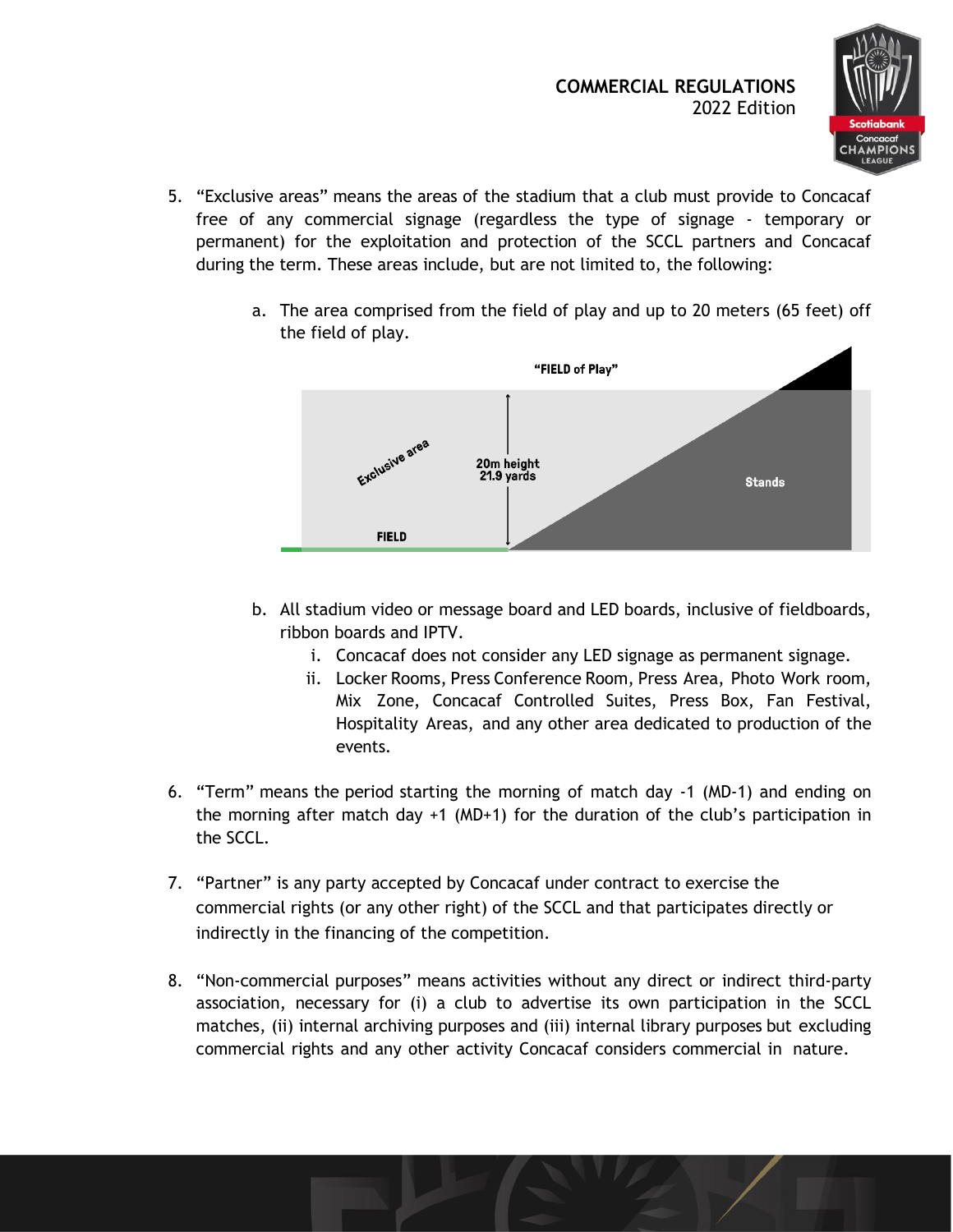

# **II. OFFICIAL NAME OF THE COMPETITION AND OFFICIAL MARKS**

- A. The official name of the tournament for the 2022 edition is the Scotiabank Concacaf Champions League.
- B. Concacaf, in its sole discretion can change the official name of the competition and include a Title or Presenting Sponsor in the official name and the official marks.
- C. Upon written notice to the participating teams of any changes to the official name and marks of the competition, teams must start using the new versions and undertake a comprehensive review and update process of the team's communications, digital, marketing and promotional platforms to assure that the new logo is implemented across all of them.

#### **III. INTELLECTUAL PROPERTY**

- A. Concacaf is the exclusive owner of all intellectual property rights of the competition, including any current or future rights of Concacaf names, logos, brands, music, medals, and trophies. Any use of the aforementioned rights requires prior written approval from Concacaf and must comply with any conditions imposed by Concacaf.
- B. Any material proposed by Clubs that includes intellectual property of the competition requires prior approval from Concacaf and should be shared with Concacaf in writing at least 5 business days prior to the specific date in which the material is intended for use.

#### **IV. UNIFORM (COMMERCIAL)**

A. Official tournament patch(es)

In accordance with Section XIII. G of the SCCL Regulations, Concacaf will have the right to provide teams with up to two official patches that teams are obligated to affix onto the "sleeve free zone", as outlined below.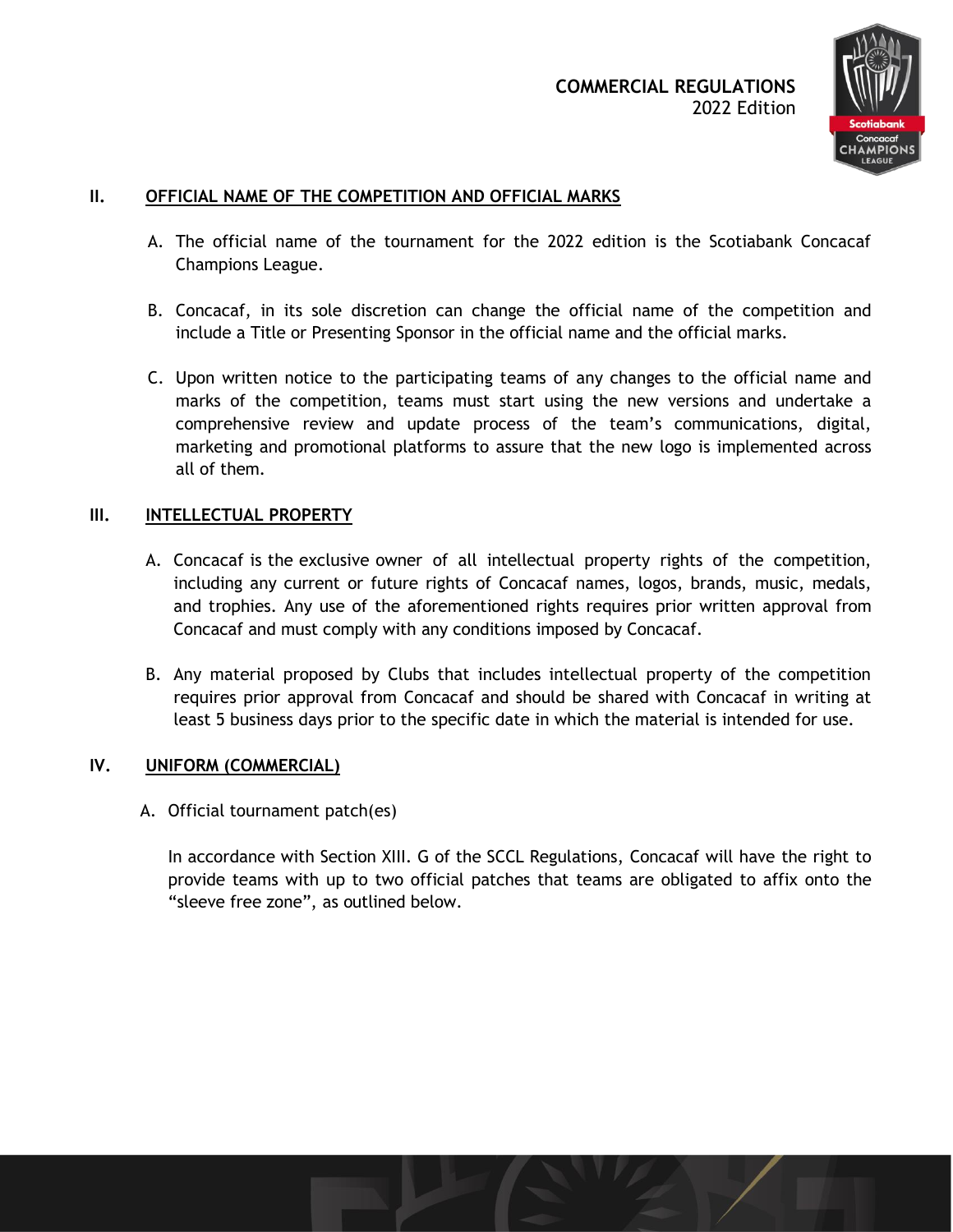

1. For the 2022 SCCL edition, teams are required to affix the official SCCL patch onto the right arm sleeve.



- B. Sleeve free zone
	- 1. Concacaf requires that the team uniforms used in the SCCL include a sleeve free zone on the right sleeve where the official SCCL patch can be properly placed without any obstruction. Teams should communicate to Concacaf if there are any concerns with abiding by this to determine the best approach on a case-by-case basis.
	- 2. The sleeve free zone on the right sleeve for the official SCCL patch must be 3 inches wide by 5 inches high.
- C. Other apparel MD-1 and MD
	- 1. Teams, technical directors, and team delegates participating in the SCCL agree to utilize team official apparel on MD-1 and MD official SCCL activities, that does not include any commercial brands, other than the ones of SCCL commercial partners. These include, but are not limited to stadium jackets, rain rackets, hats, polo shirts, socks, etc.

# **V. COVERING SIGNAGE AND OTHER SPECIAL MATERIAL USED IN STADIUM**

A. Participating clubs are responsible for covering any commercial, institutional, or third-party signage within the "Exclusive Areas" (if unable to be removed) at their host stadium with material in a matte finish and in a color that makes it seamless on TV. The use of lowquality, glaring material or the inappropriate coverage of such signage will not be approved. If there is any signage within the exclusive area that cannot be covered for any reason, the Club must inform Concacaf at least 15 days prior to the applicable match and submit photos of said signage for review and approval by Concacaf. Any expenses associated with the appropriate covering of said signage are the responsibility of the participating host club and any failure to comply with this will be subject to evaluation by Concacaf's disciplinary committee. All commercial and institutional signage must be covered by the host Club no later than the day before the match, prior to the start of the official training sessions of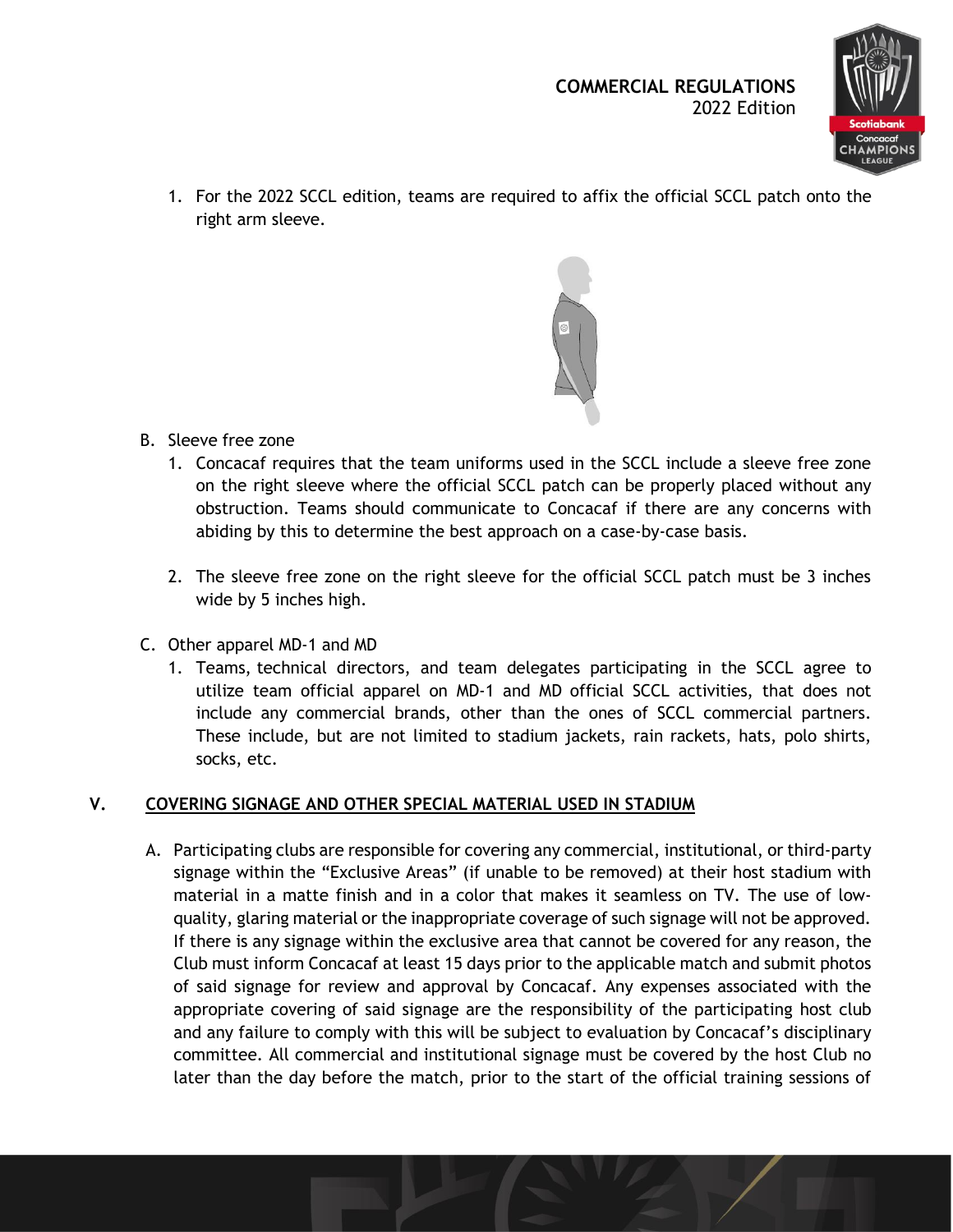

the participating teams.

B. Coolers, water bottles, towels, bibs, medical bags, stretchers, golf carts, team bags, and any other special materials used in stadium on MD-1 and MD must be clean of any Commercial brands, other than the ones of SCCL commercial partners.

## VI. **Tickets**

Note: This section is only applicable in the event that fans are allowed in attendance for any given match based on guidance from local authorities on a case-by-case basis due to the ongoing uncertainty around the Covid-19 pandemic. In the event that fan attendance is permitted in a limited capacity, Concacaf will work together with the host Club to determine the appropriate ticket allotment requirements and locations to ensure that proper social distancing and health measures are being followed.

## A. Ticket stock

- 1. Participating teams are required to submit to Concacaf a sample of the match ticket for review and approval no later than 15 days prior to the match date. Such design must not include any commercial brands other than those of SCCL's official sponsors.
- 2. Concacaf shall be granted a reservation of right to provide the Event branded ticket stock, at its own expense for the team's home games.
- 3. Teams must use this ticket stock at the stadium box office and in other points of sale controlled by the team.
	- a. Teams will work with its ticketing partner to update the "print-at-home" ticket design for their SCCL matches to include the Event official partners and protect the tournament from competing brands.
- 4. Participating teams agree to submit to Concacaf for pre-approval, the pricing plan for match tickets within ten business days of the announcement of the schedule in addition to at least 15 business days prior to any upcoming match that is not already covered by the initial pricing plan. This ticketing plan must include any proposal by the Club to offer any complementary tickets or inclusion of tickets to any SCCL matches within their season ticket packages which must be previously reviewed and approved by Concacaf. In the event that the Club does not comply with this request, this may be subject to evaluation by Concacaf's disciplinary committee.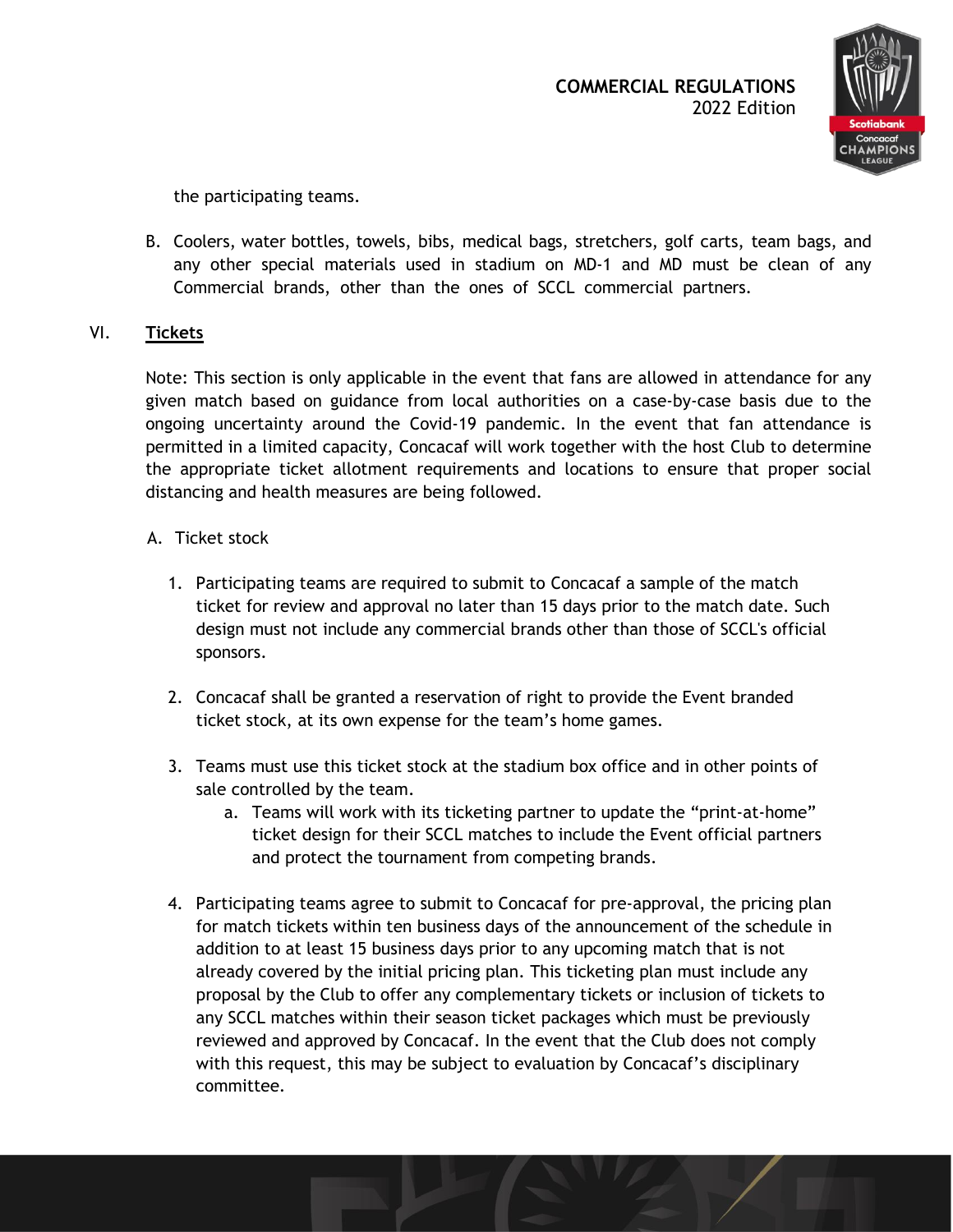

- 5. Participating Clubs agree to give priority to Concacaf's ticket, suite, and parking pass requests – including by providing the locations and categories requested – before assigning or offering any tickets to the Club's season ticket holders and/or before opening for general ticket sale.
- B. Ticket allotment
	- 1. Teams agree to provide to Concacaf, free of charge, the following tickets, suites, and parking spaces:
		- a. Four (4) suites to each game for Concacaf's Commercial use (cost for catering will be covered by Concacaf separately).
		- b. In addition to the above commercial requirements, the Visiting Club must also receive a separate suite and 30 tickets (Category A) for the visiting staff and officials. If the stadium does not have suites available, the local Club must provide a minimum of 30 additional tickets (Category A) in an area that provides protection to the visiting delegation.
		- c. Suite availability, location and capacity should be confirmed in writing to Concacaf at least 30 days before each applicable match date.
		- d. In case the team cannot provide the before mentioned suites due to the stadium structure or no suite availability, the team agrees to provide Concacaf with a space to host a pre-game VIP hospitality event and an additional 20 best category, premium seating (category A) tickets for every non-available suite.
		- e. For teams advancing to the tournament Finals, the host Club will be required to provide two (2) additional suites to Concacaf, including one at midfield for the use of Concacaf protocol.
	- 2. Teams agree to support Concacaf in securing four (4) additional suites per match if and when required; Concacaf will advise the team should additional suites be required at least one month before the relevant match day.
	- 3. A maximum of 400 best category (category A) tickets for each game; Concacaf asks that these tickets are located at midfield and in the lower section closest to the field.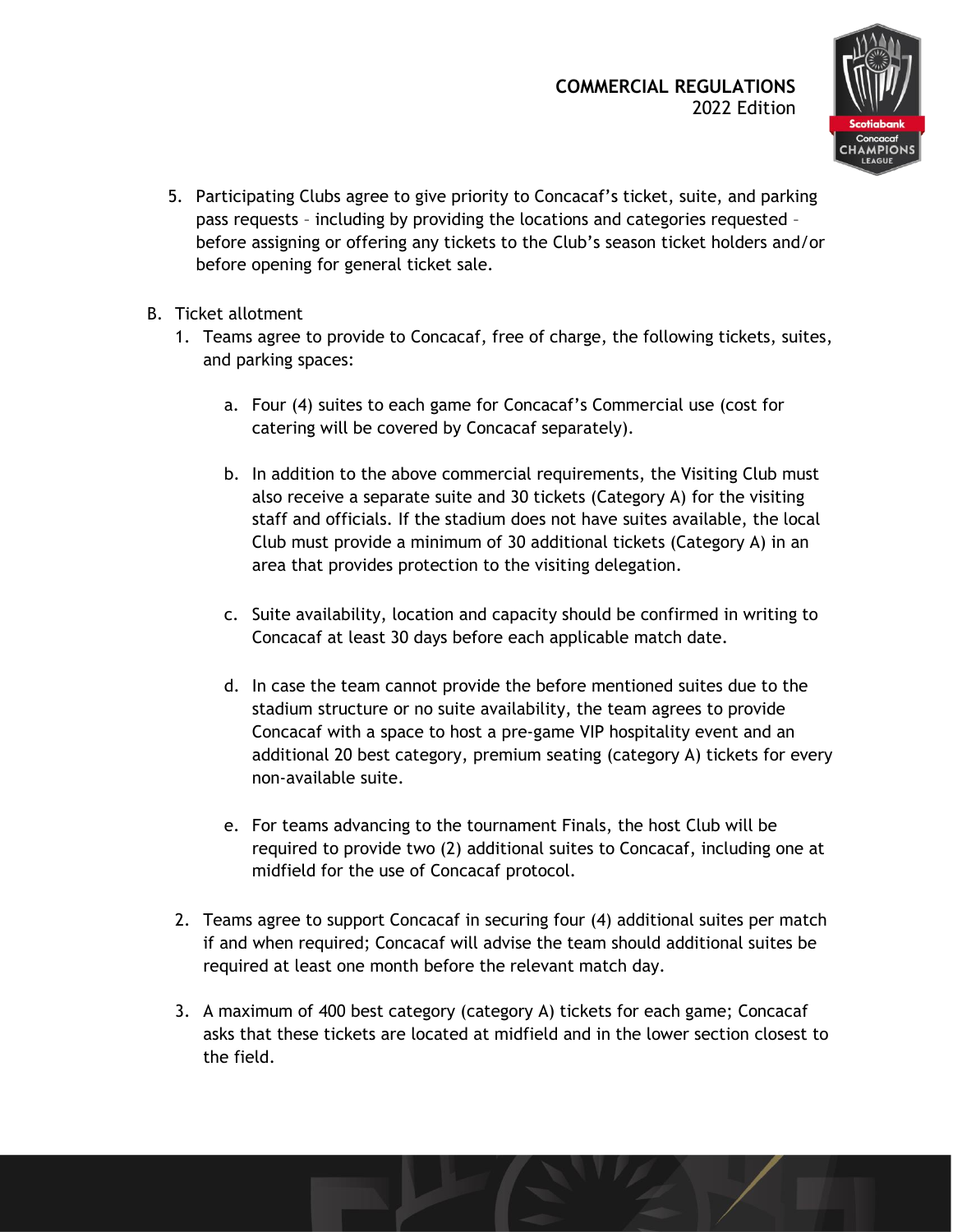

- 4. A maximum of 250 standard category (category B) tickets for each game; Concacaf asks that these tickets are located in the best location possible.
- 5. All tickets should be located in a secure area in the stadium, previously agreed on by the team and Concacaf.
- 6. Fifty (50) parking spaces.
- 7. Additionally, teams agree to make available to Concacaf, for each game, up to 500 tickets for purchase, of any category, at a discount of 20%, subject to availability.
- 8. Concacaf is to receive all tickets, physically or electronically, from the Club at least two weeks before match day. Concacaf ticket allotment location should be confirmed in writing to Concacaf at least 30 days before the applicable match date. Suite, ticket, and parking information must be submitted in the official request form provided by Concacaf.
- 9. Teams not complying with the suite, ticket and parking pass requests will be subject to financial penalties.

# **VII. TROPHY**

A. Trophies awarded to winners of the SCCL (past and current) must remain within the relevant team's control at all times and must not leave the region or country of its association without Concacaf prior written consent. Teams must not permit the SCCL Trophy to be used in any context where a third party (including, without limitation, their sponsors and other commercial partners) is granted visibility or in any other way which could lead to any perceived association between third party and the trophy and/or the competition.

# **VIII. DIGITAL STADIUM SIGNAGE AND AUDIO/VISUAL BRANDING**

A. If the stadium has any digital signage (such as, but not limited to stadium video screen, electronic message boards, LED boards, ribbon boards and IPTV) they will exclusively be reserved for Concacaf messages and usage. Any other usages, including the use of Club institutional messages and branding, will need to be approved by Concacaf explicitly and in writing. The use of such digital mediums, including the LED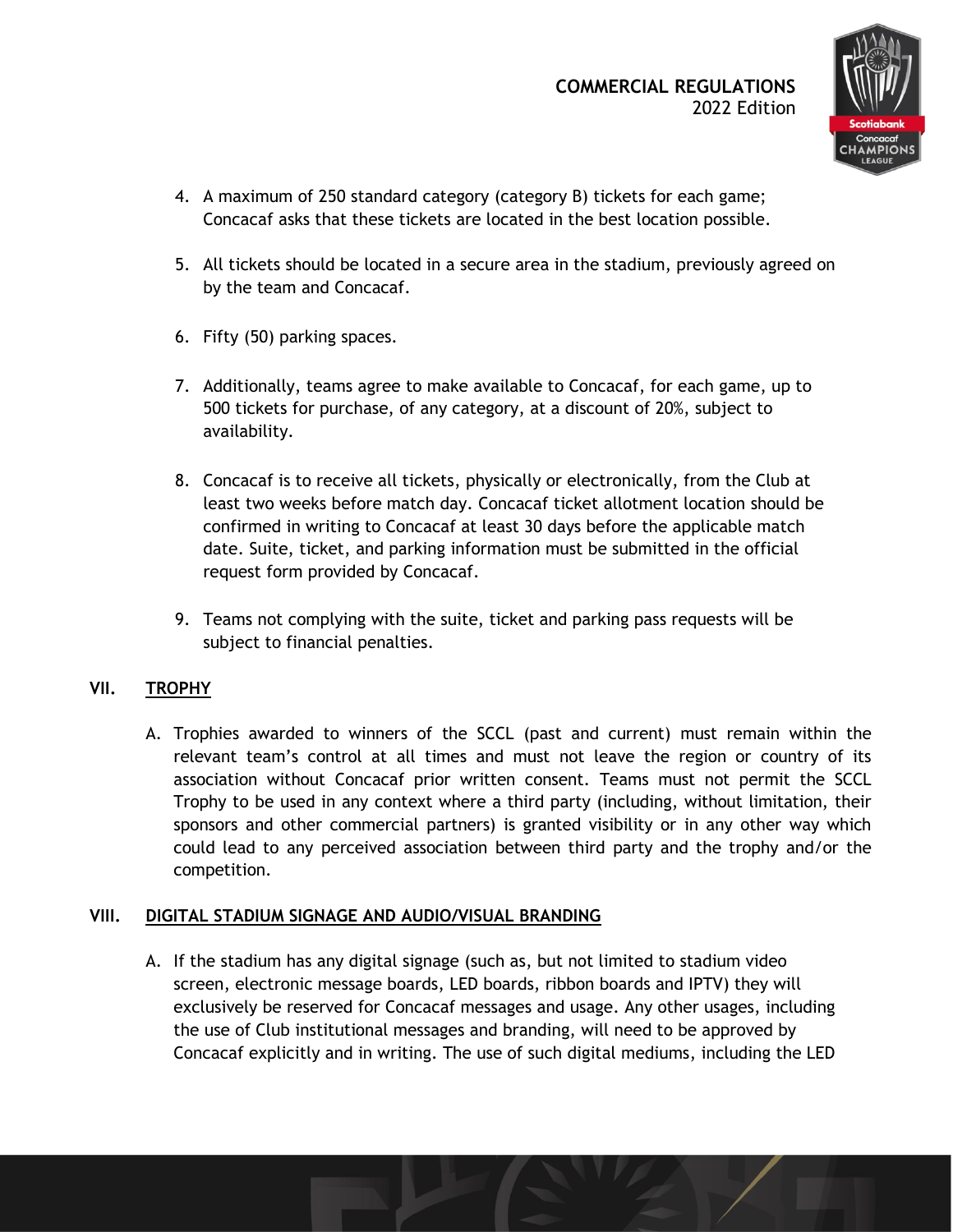

fieldboard system in the stadium, shall be provided to Concacaf at no additional costs.

- B. The results of other SCCL matches can be shown on the scoreboard and/or giant screen during the match, while simultaneous transmissions and replays of the game are authorized for press monitors and closed-circuit channels only. Moreover, the host club must ensure that such footage is transmitted on the giant screen during the match only when the ball is out of play and/or during the half-time interval or break before extra time (if any) and that it does not include any images that:
	- 1. May have an impact on the playing of the match;
	- 2. May be reasonably considered as controversial insofar as they are likely to encourage or incite any form of crowd disorder;
	- 3. May display any public disorder, civil disobedience or any commercial and/or offensive material within the crowd or on the pitch; or
	- 4. May be deemed to criticize, undermine or damage the reputation, standing or authority of any player, match official and/or any other party at the stadium (including any images that are aimed at highlighting, directly or indirectly, any offside offence, fault committed by a player, potential mistake of a match official and/or any behavior which is contrary to the principle of fair play).

#### **IX. PUBLIC ANNOUNCEMENTS**

- A. No commercial messages, other than those approved in writing by Concacaf, may be read over the public-address system prior to, during and after an SCCL game.
- B. Concacaf will provide the teams with a Public Announcement script that will need to be followed and not amended by the teams.
- C. Teams' informational messages, including the promotion of upcoming games, may be permitted if such messages do not carry any commercial association and if such messages are expressly approved in writing by Concacaf.
- D. No commercial or institutional messages, other than those approved in writing by Concacaf, may be read over the public-address system prior to, during and after a SCCL game.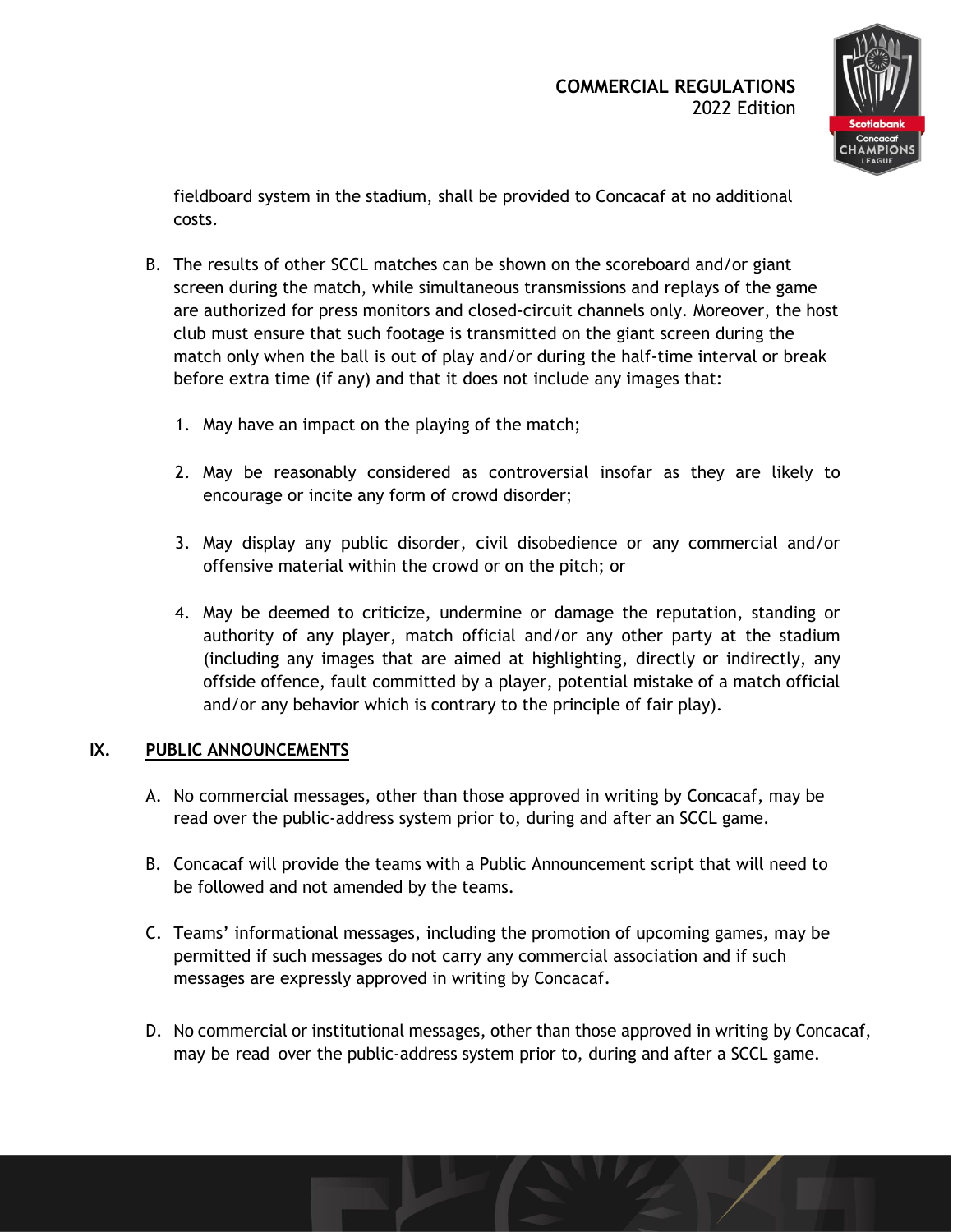

# **X. EXPLOITATION OF COMMERCIAL RIGHTS**

A. Concacaf is the exclusive, absolute legal and beneficiary owner of the commercial, media, marketing, and data rights. Concacaf expressly reserves all commercial rights and is exclusively entitled to exploit, retain, and distribute all revenues derived from the exploitation of such commercial rights. Concacaf may appoint third parties to act as brokers or agents on its behalf and/or as service providers in the exploitation of some or all of the commercial rights.

At all times, Concacaf reserves all its rights to exploit, sell, create, license, sublicense, and dispose of merchandising rights for the Competition, and to authorize and license others to do so. Participating Teams are not authorized to create or sell their own co-branded merchandise without the prior written approval of Concacaf; Concacaf, however, may appoint a third-party licensee to work directly with each participating Team and local licensees, if any, to establish any product offering and associated royalties from local merchandising of co-branded products, when previously authorized and confirmed in writing by Concacaf.

- B. Promotional purposes:
	- 1. All teams participating in the competition must grant Concacaf the right to use and authorize others to use photographic, audio-visual and visual material of the club, players and officials (including their names, relevant statistics, data and images), as well as the team name, logo, emblem, stadium image and team shirt (including references to the shirt sponsors and kit manufacturers) free of charge and worldwide for the full duration of any rights for (i) non-commercial, promotional and/or editorial purposes and/or (ii) as reasonably designated by Concacaf.
	- 2. No direct association will be made by Concacaf between individual players or teams and any partner, other than for match-up specific initiatives featuring at least two participating teams, or for any content series that features multiple teams and/or multiple players participating in SCCL. On request, the teams must supply Concacaf free of charge with all appropriate material as well as the necessary documentation required to allow Concacaf to use and exploit such rights in accordance with this section.
- C. Participating teams agree to provide to Concacaf the right to use the official team marks on a royalty free basis and without restriction as follows:
	- 1. For the purposes of promoting the event by SCCL institutional and media rights holders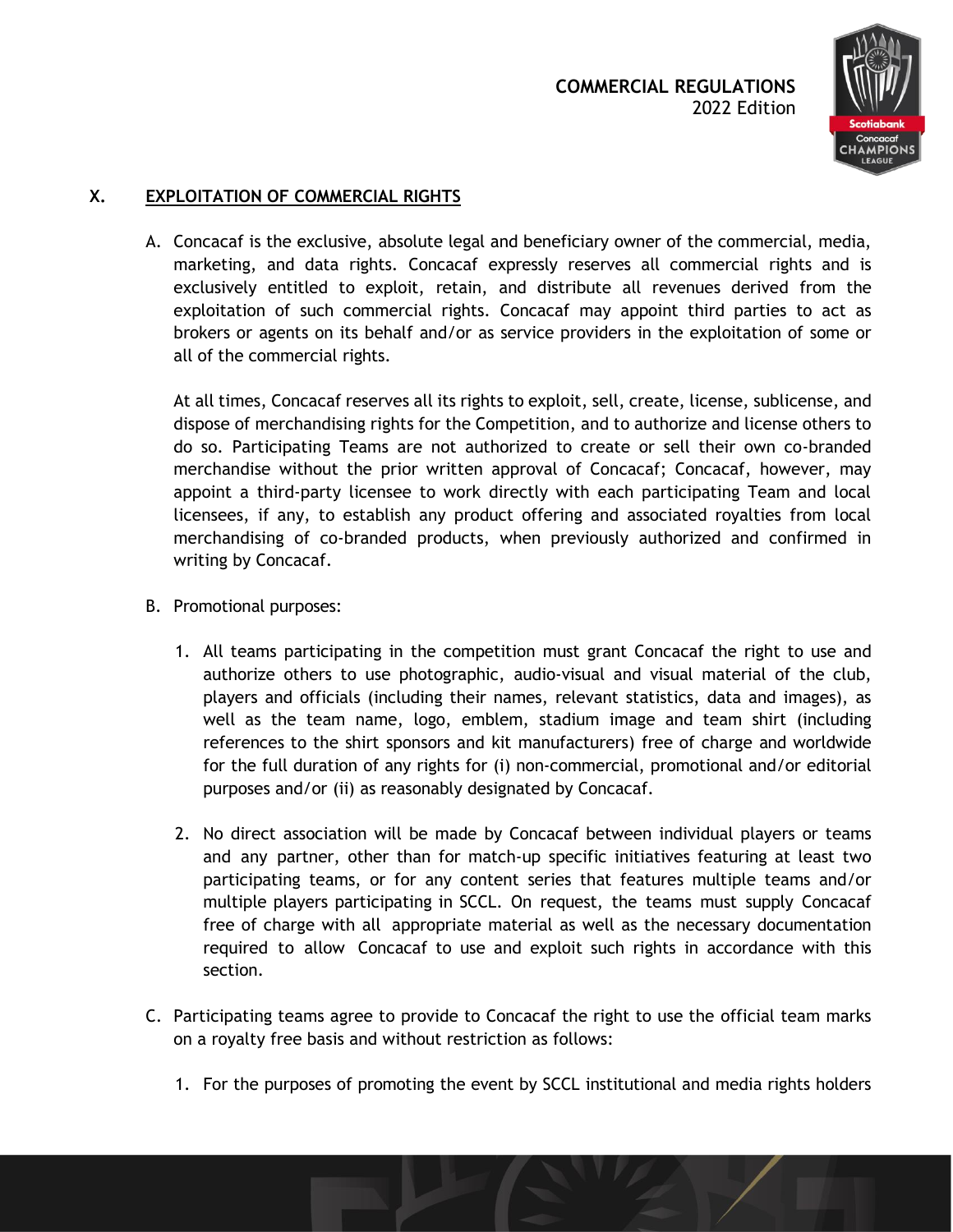

including television, radio, internet, media.

- 2. For use by official SCCL Commercial Partners, on a collective basis for the tournament as a whole and round by round with the remaining teams.
- 3. For use individually by Concacaf paired with the opponent's logo for match day specific ticket sales and tune-in promotions.
- 4. On all official SCCL licensed merchandise.
- 5. In the event that a participating Club reaches and wins the SCCL Final, Concacaf requires that the winning Club uses the official Champions shirt to be provided by Concacaf during the awards ceremony. For this activation, Concacaf may look to use the official team marks individually for the purposes of creating a customized champions t-shirt to be worn by the winning team during the SCCL Final awards ceremony. This same shirt may be offered by Concacaf for sale to fans and Concacaf will work together with the winning team to mutually agree on the design and a royalty share for any relevant sales.
- D. Advertising and Promotion:
	- 1. Responsibility: With respect to the SCCL, Concacaf holds the sole right to nominate partners. In principle, the partners nominated by Concacaf, as well as their products and services, enjoy the exclusive right to commercially exploit the SCCL and to conduct commercial promotions related to the SCCL.
	- 2. All current, or future names, terms, symbols (including trophy), logos or mascots, or other artistic, graphic, and musical forms concerning the SCCL may be used only by the partners in connection with the commercial rights. In every case, written approval from Concacaf is required.
	- 3. The teams undertake to guarantee Concacaf optimum support in the implementation of the commercial rights, and to refrain from taking any steps that would encroach upon the abovementioned rights of the SCCL partners.
	- 4. Each club must support and ensure that its players, officials, and other employees also support the commercial program established by Concacaf for the exploitation of the commercial rights including with no limitation to game presentation assets such as mat ch ball carrier, man of the match, flag bearers and mascot kids (if applicable), as well as to the final awards ceremony inclusive of individual sponsor awards, wearing the champions shirts during the awards ceremony, etc. Additionally, Teams may be asked to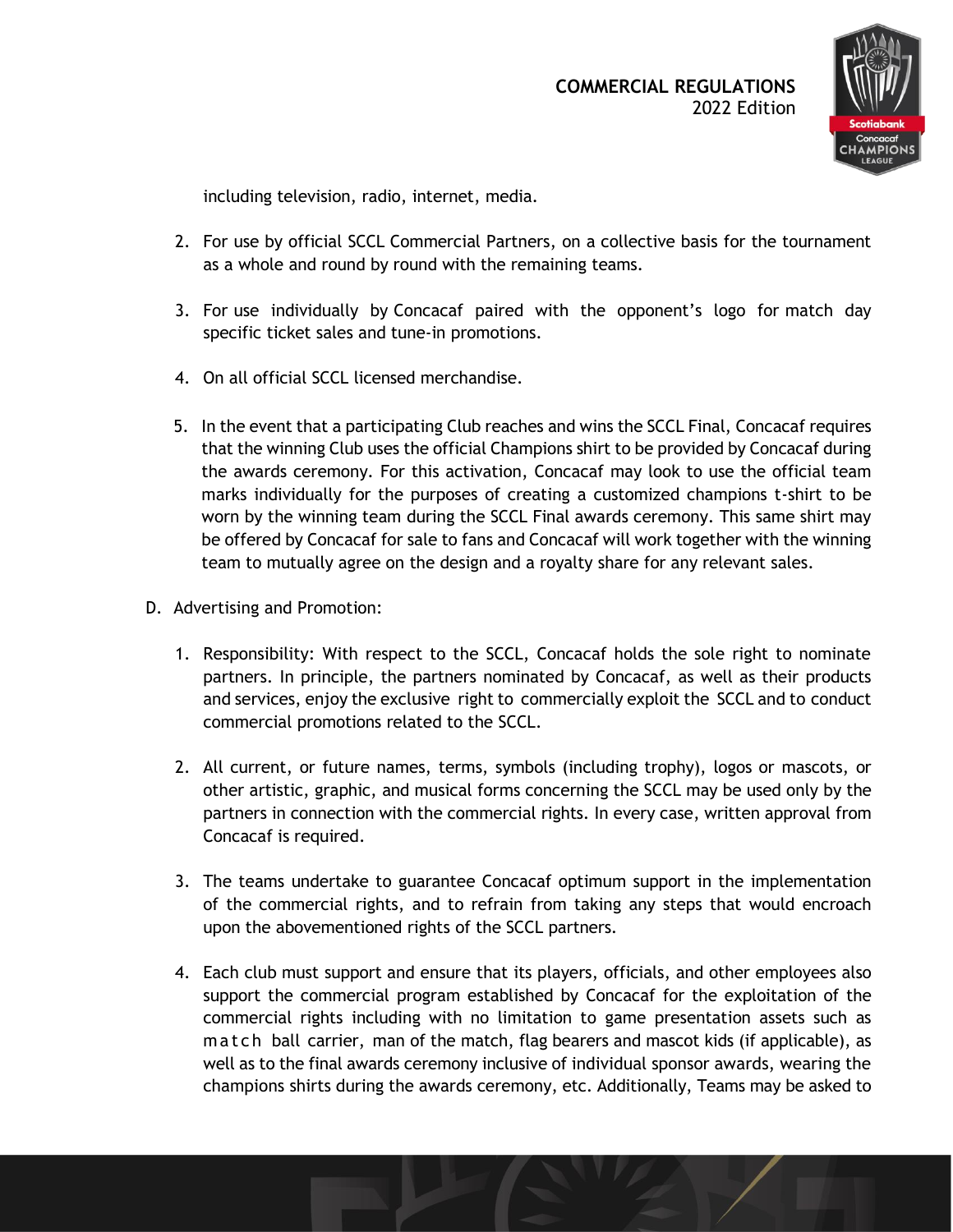

provide support with having at least five (5) participating team players sign up to ten (10) items such as match balls or jerseys (to be provided by Concacaf) throughout the competition for possible commercial use by Concacaf.

- 5. Each club will ensure that it supports all SCCL specific tournament promotions in their respective marketplace. For the 2022 edition, Concacaf may implement new fan initiatives such as interactive fan cameras and screens in-stadium to allow fans the opportunity to interact with players from home. This may require Concacaf or a third party acting on its behalf to install cameras in the Exclusive Areas such as in the field perimeter or in the locker room tunnel. As such, Teams may be asked to provide support in coordinating with the stadium for any necessary setup, installation, and dismantling. Concacaf will control the content on those cameras and screens.
- 6. Concacaf or a third party acting on its behalf will provide static advertising boards (in venues where Concacaf is not using the existing static field boards and/or LED infrastructure as described in Section 8.a) and will be responsible for installation and dismantling within two days of the match.
- 7. The teams undertake to observe Concacaf instructions regarding the exclusive area. The teams undertake to have Concacaf exclusive areas available two (2) days before match day for branding purposes and the field of play available one (1) day before match day for fieldboard installation, during Group Stage, Quarter Finals and Semi-Finals.
- 8. Given the possibility of stadium attendance and capacity restrictions during the competition, Concacaf or a third party acting on its behalf may install additional branding such as seat covers/seat tarps in the seating areas of the stadium. The Teams undertake to inform their stadiums about this and support Concacaf in coordinating with the stadium to obtain proper measurements and for any necessary setup, installation and dismantling of this additional branding prior to and after the match.
- 9. The teams undertake to inform their stadiums about Concacaf commercial guidelines immediately following the SCCL Draw and Team Workshop and to work in conjunction with the stadium to comply with these requirements.
- 10. It will be the responsibility of the club to inform Concacaf in writing about any impediment in complying with the commercial regulations at least 30 days before the start of the tournament. Each club must (where applicable) assist Concacaf in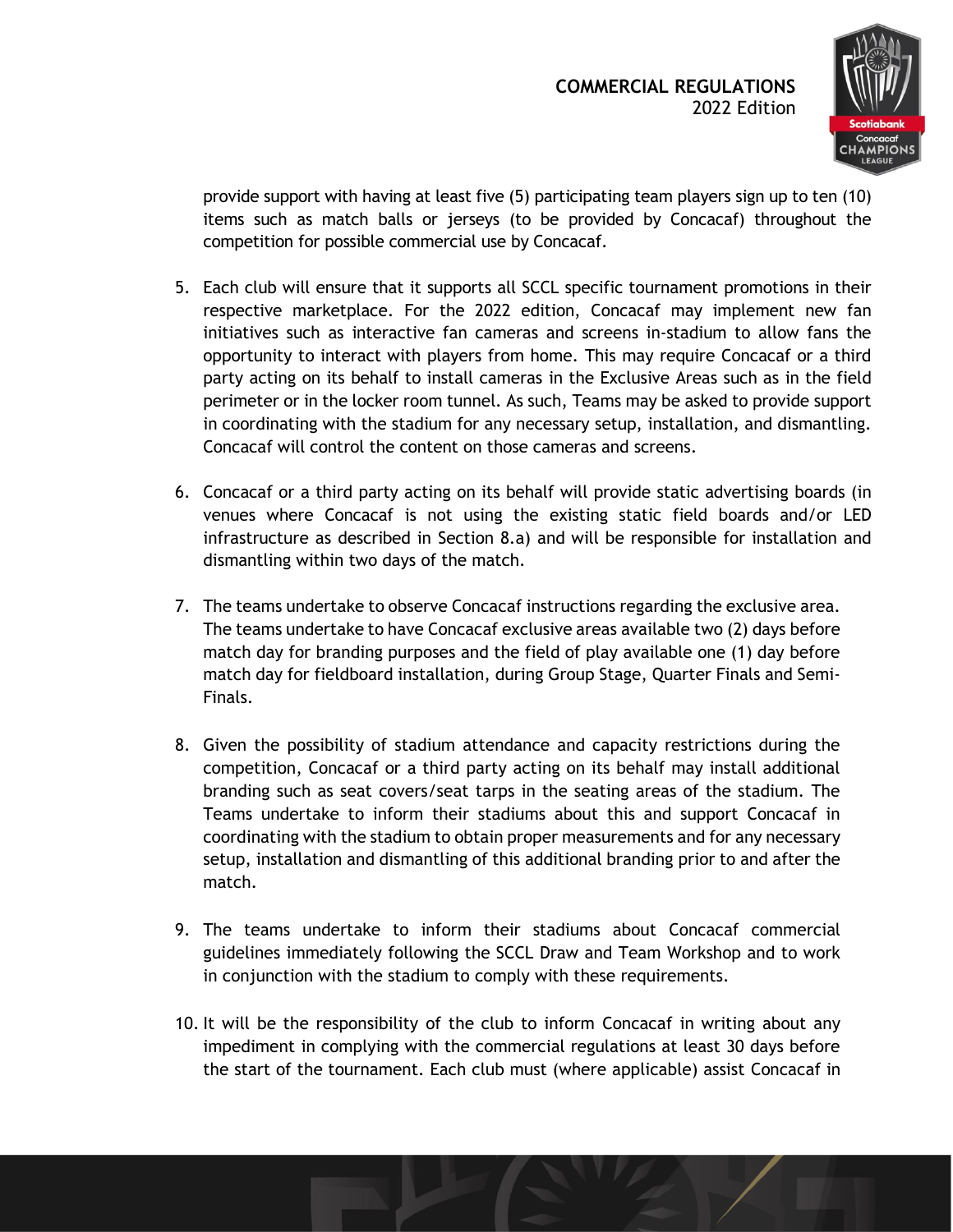

combating activities that undermine Concacaf's commercial program and the value of its commercial rights.

- 11. The commercial exclusivity granted to the official Concacaf SCCL partners in the exclusive areas, includes the right of Concacaf to allow promotional activities by partners such as, without limitation, commercial spots on stadium screens and scoreboard, promotions including all game presentation as well as product display, product sampling, brand promotions and other such activities during press conferences and official Concacaf events and activities, as designated and requested by Concacaf. Teams will be requested to facilitate the existing lists of club and stadium sponsors, respectively.
- 12. Only the logos of official Concacaf SCCL partners may be displayed at press conferences, flash zone interviews and mixed zone at SCCL matches. The official team clothing of all players, coaches and team personnel participating in press conferences and/or interviews on MD-1 and MD must be free of sponsor advertising as well.
- 13. When posters, tickets and official printed materials connected with the SCCL are being designed, due attention must be paid to ensuring that any advertising overprint is solely that of the official Concacaf SCCL partners. Concacaf will work directly with the teams to assure that proper, clean ticket stock is pre-produced for use at the stadium box office on MD-1 and MD. Teams also have to comply with redesigning the online, "print-at-home" tickets assuring only official Concacaf SCCL partners are featured. This may require teams to work directly with their ticketing partners to comply with this requirement.
- 14. Commercial Partner Activation at SCCL League matches:

Note: This section is only applicable in the event that fans are allowed in attendance for any given match based on guidance from local authorities on a case-by-case basis due to the ongoing uncertainty around the Covid-19 pandemic. In the event that fan attendance is permitted in a limited capacity, Concacaf will work together with the host Club to determine the appropriate on-site activations to be carried out to ensure that proper social distancing and health measures are being followed.

a. Teams will provide Concacaf an allocation of space, of no less than 10,000 square feet, in proximity to the stadium for the purposes of sponsor displays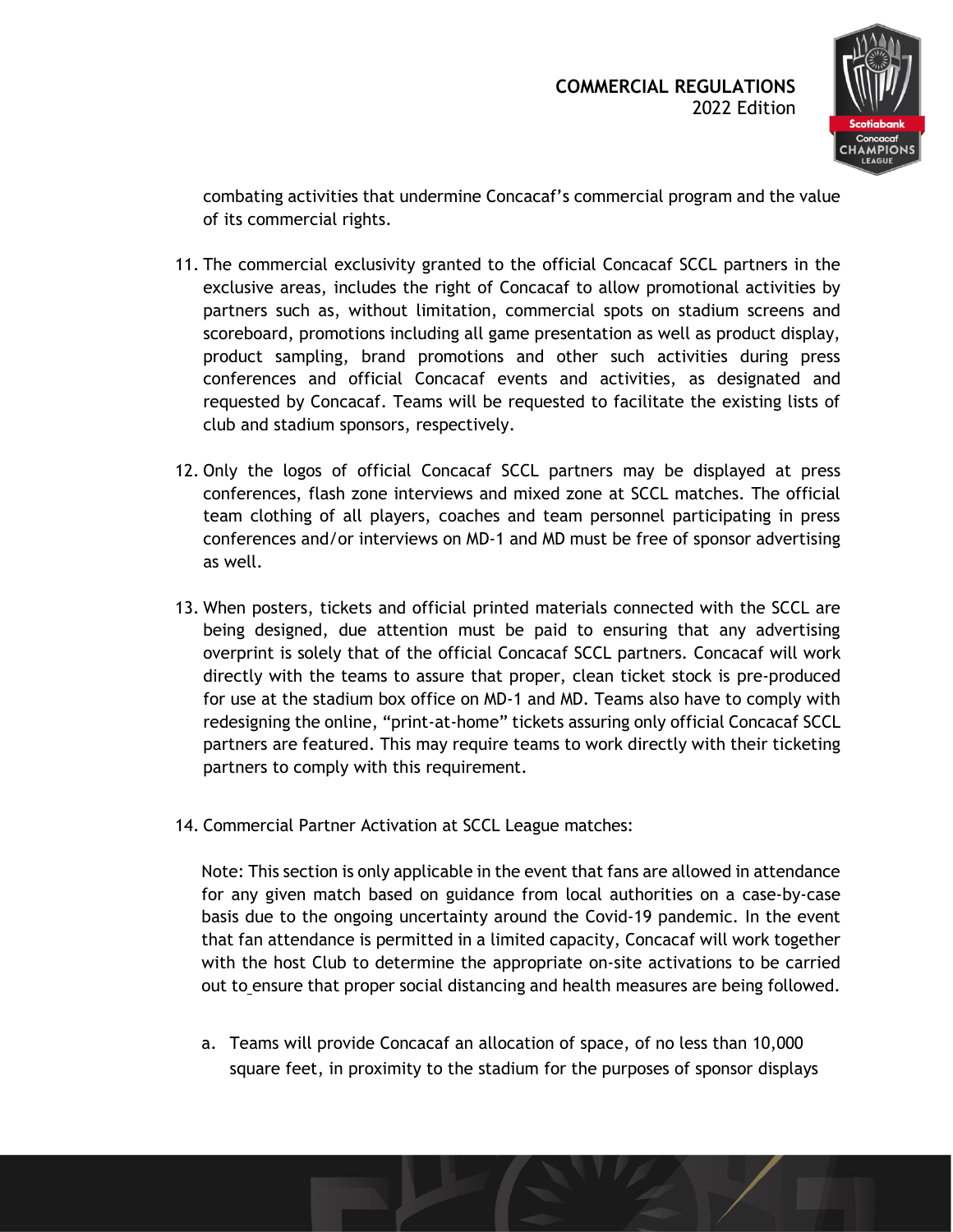

and activation, without restriction, subject to availability. During the knockout rounds, teams will provide Concacaf an allocation of space, of no less than 50,000 square feet. For clarity, only official Concacaf SCCL competition sponsors will be allowed to activate in the fan activation space during SCCL matches. Club sponsors will not be permitted to setup commercial related fan activations during SCCL matches. Any request to activate at an SCCL match for any Club-specific fan activations must be submitted to Concacaf's commercial team for review and approval.

- b. Teams must ensure that no promotional materials (e.g., signs, thunder sticks, seat cushions, etc.) are handed out to fans entering the stadium and that no promotional materials are allowed to enter the stadium without the prior written approval of Concacaf.
- c. Game presentation elements, such as ball kids, flag bearers and player escorts are considered Concacaf commercial assets and as such are controlled by Concacaf and part of the commercial program to be exploited exclusively by official SCCL commercial Partners. The flag bearer and player escort programs will only apply where local regulations and authorities allow given the ongoing Covid-19 pandemic as the safety and health of all participants is top priority. A virtual protocol solution may be implemented by Concacaf as an alternative solution during the pre-match protocol which is to appear on broadcast.
- d. Stadium Seating: In accordance with article 18.3 of the SCCL Regulations, field-side seating is not permitted, and all non-permanently fixed seating must be approved by Concacaf.
- e. Participating Clubs should support Concacaf with any request to brand the suites that are provided by the Club to Concacaf and/or to the official SCCL sponsors with the competition marks and/or marks of the official sponsors of the competition Suite branding costs are at the expense of Concacaf and/or the relevant SCCL sponsors.